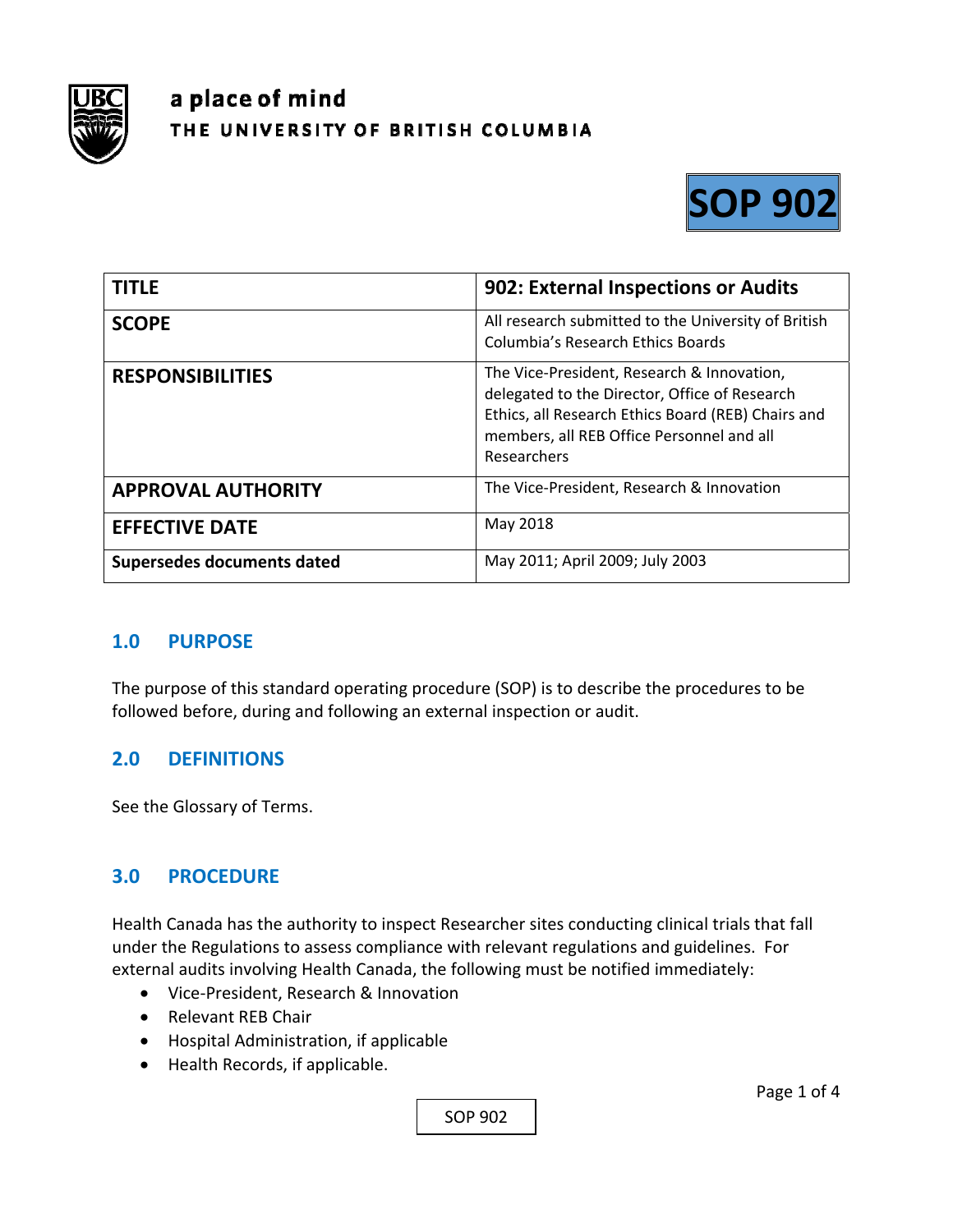The U.S. Food and Drug Administration (FDA) has the authority to audit Researcher sites involved in studies conducted under a U.S. Investigated New Drug Application (IND) or Investigational Device Exemption (IDE) to assess compliance with relevant regulations and guidelines. The U.S. Office for Human Research Protection (OHRP) has the authority to audit Canadian REBs that oversee studies that are supported by the U.S. federal government.

Sponsors, funding entities, or others authorized by regulations or agreements with the organizations may have the authority to audit or inspect research‐related documents and procedures. These entities include the Canadian federal granting agencies (CIHR, NSERC and SSHRC).

These audits or inspections may involve the REB; therefore, the REB must have policies in place for dealing with external audits or inspections. Quality assurance and quality control of the daily operations of the REB ensure that they effectively support the REB's mandate. The Researcher is responsible for notifying the REB of any planned audits or inspections of research projects overseen by the REB.

# **3.1 Preparing for an Inspection or Audit**

- **3.1.1** The Sponsor and/or the Researcher (or inspector/auditor, as applicable) will confirm with the REB Chair or designee regarding the agreed dates and times of the inspection/audit, and verify the purpose of the inspection/audit, the applicable project(s) undergoing inspection/audit and the inspection/audit plan and procedures;
- **3.1.2** The REB Chair or designee may notify the REB members and the REB Office Personnel of the inspection/audit;
- **3.1.3**  The REB Chair or designee may review the inspection/audit procedures with the REB members and REB Office Personnel and conduct a thorough review of the required documentation;
- **3.1.4**  The REB Chair or designee will be responsible for the preparation of such information from REB files prior to the audit as may be required;
- **3.1.5**  The REB Chair or designee will arrange for access to the appropriate documents for the inspector/auditor $1$ ;
- **3.1.6**  The REB Chair or designee will confirm that the REB members and REB Office Personnel are available for interviews or to assist the inspector/auditor;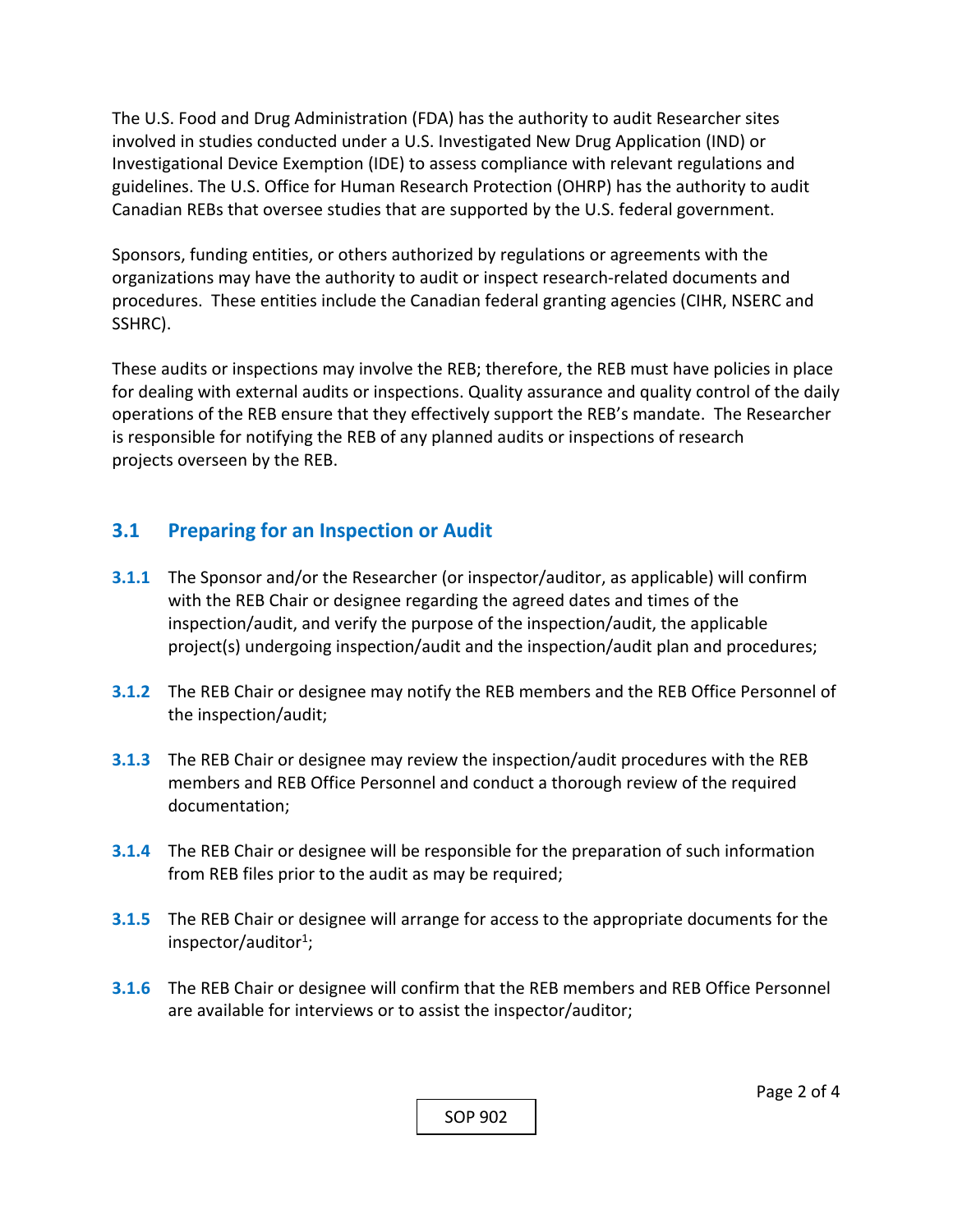**3.1.7**  The REB Chair or designee will ensure that a suitable work area (e.g. private and with sufficient space, with access to a computer and in close proximity to a photocopier and telephone) for the inspector/auditor.

## **3.2 Participating in an Inspection or Audit**

- **3.2.1** The REB Chair or designee will meet with the inspector/auditor as scheduled. Prior to being granted access to the research‐specific REB documentation, the inspector/auditor must exhibit proof of authority or authorization to conduct the inspection/audit;
- **3.2.2** The REB Chair or designee will record the name, contact information and title of the inspector/auditor and retain any written notices of inspection/audit for the REB files;
- **3.2.3**  The REB Chair or designee will provide a brief orientation to the inspector/auditor of REB procedures;
- **3.2.4**  The REB Chair or designee will provide access to the REB records of the research‐specific documents requested by the inspector/auditor and maintain a list of the documents reviewed;
- **3.2.5**  No entity other than those listed on the consent forms may have access to any document that includes participant identifiers;
- **3.2.6**  The REB Chair or designee will accompany the inspector/auditor at all times while in confidential areas of the REB office;
- **3.2.7** Documents may be copied and taken off-site only by individuals authorized by writing by the Director, Office of Research Ethics, or Vice‐President, Research & Innovation, to do so;
- **3.2.8**  The REB Chair or designee will ensure that the inspector/auditor's questions are answered by the most appropriate personnel. The REB Chair or designee, REB Office Personnel and REB members must make every reasonable effort to be available and to accommodate the requests of the inspector/auditor;
- **3.2.9**  The REB Chair or designee will request meetings with the inspector/auditor at the end of each day, as needed, to discuss any observations. If questions are asked or observations are made during the daily meetings, the REB Chair or designee will research the issues and provide the inspector/auditor with clarification as soon as possible once the information is available;